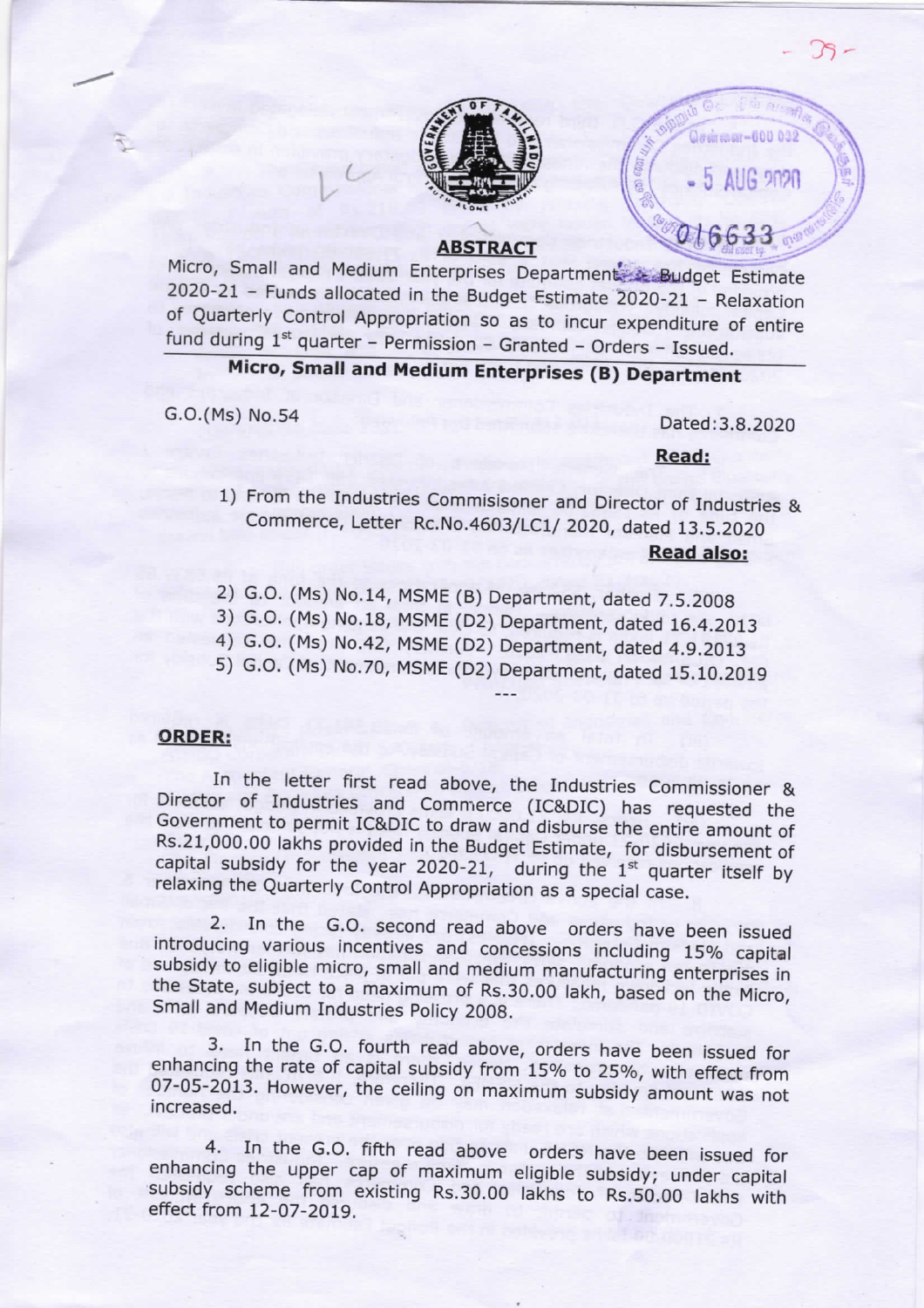5. In the G.O. third read above Government delegated powers to the Industries Commissioner and Director of Industries and Commerce to draw and disburse the funds within the budgetary provision in respect of Capital Subsidy, by following Quarterly Control Appropriation.

The Industries Commissioner and Director of Industries and Commerce has stated that a sum of Rs.21,000.00 lakhs have been provided in the Budget Estimate for the year 2020-21 for disbursement of Capital subsidy. Though Rs.21,000.00 lakhs has been allotted for Capital subsidy under Budget Estimate 2020-21, Government have permitted to utilise an amount of Rs.5,250.00 lakhs only for the 1<sup>st</sup> quarter of  $2020 - 21.$ 

7. The Industries Commissioner and Director of Industries and Commerce has therefore submitted the following:

The General Managers of District Industries Centre / Regional Joint Director, Chennai have informed that 1459 applications to the tune of Rs.15352.06 lakhs is required for disbursement to Micro, Small and Medium manufacturing enterprises, thrust sector industries and agro based enterprises as on 31-03-2020.

(ii) Further, 552 no. of applications to the tune of Rs.6839.65 lakhs are under process. Hence, in total an amount to the tune of Rs.22191.71 lakhs is required, to clear the pending applications with the GM, DICs as on 31-03-2020. Further, TIIC Ltd., has requested an amount of Rs.1400.00 lakhs towards disbursement of Capital Subsidy for the period up to 31-03-2020.

In total an amount of Rs.23,591.71 lakhs is required towards disbursement of Capital Subsidy for the applications received as on 31.03.2020.

Hence, Rs. 21,000.00 lakhs provided in budget estimate for the year 2020-21 under Capital Subsidy head is not sufficient to clear the applications received up to 31.03.2020.

8. In the above circumstances, the Industries Commissioner & Director of Industries and Commerce has stated that the Micro, Small and Medium Enterprises (MSMEs) are already facing considerable strain due to the economic slowdown. The situation has further worsened due to the lockdown measures that were put in place to arrest the spread of COVID 19 pandemic. There is a pressing need for economic measures to stabilize and stimulate the economy and protect people's jobs and livelihoods. The investment opportunities arising out of covid-19 crisis must also be promoted. Hence, there is an urgent need to infuse additional liquidity to the MSMEs. Therefore, IC&DIC has requested the Government that relaxation may be given considering the number of applications which are ready for disbursement and are under process, as this will help the MSME units to tide over the present crisis and will also aid the revival of the sector in some measure. Industries Commissioner and Director of Industries and Commerce has also requested the Government to permit to draw and disburse the entire amount of Rs.21000.00 lakhs provided in the Budget Estimate for the year 2020-21,